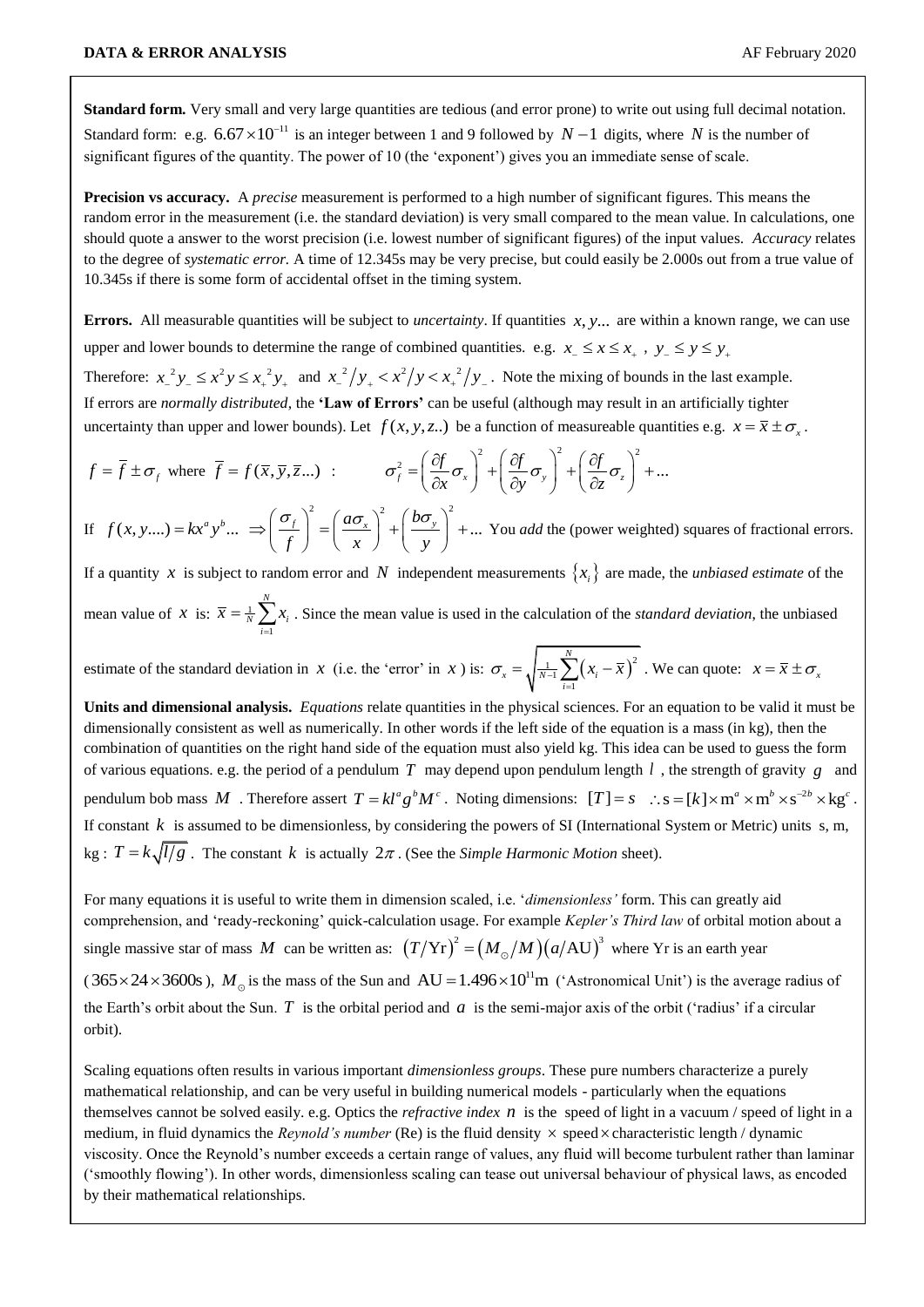## **Linear regression**

Perhaps the most important analytical tool in the physical sciences is the ability to quantify the validity of a model relating a set of measurable parameters. The idea is as follows:

- Rearrange the model in such a way that it becomes a linear equation of the form  $y = mx + c$  or  $y = mx$  if *direct proportion* is assumed. e.g. 'potential difference is proportional to current in a fixed resistor.'
- Plot experimental  $(x, y)$  data on a graph and determine the line of best fit through the data.
- $\bullet$  Determine gradient  $m$  and vertical intercept  $c$  from the line of best fit.
- Determine the standard deviations ('errors') of both gradient  $m$  and intercept  $c$ , and a quantitative measure of how good the fit is (this is called the product moment correlation coefficient *r* ).

The concept is to find *m*, *c* minimize a sum of squared deviations  $S = \sum (y_i - mx_i - c)^2$ 1 *N*  $\sum_{i=1}^{j} (y_i - mx_i)$  $S = \sum_{i=1}^{n} (y_i - mx_i - c_i)$  $= \sum_{i=1}^{N} (y_i - mx_i - c)^2$  or  $S = \sum_{i=1}^{N} (y_i - mx_i)^2$ 1 *N*  $\sum_{i=1}$   $(y_i - m\lambda_i)$  $S = \sum (y_i - mx)$  $=\sum_{i=1} (y_i - mx_i)^2$ . e concept is to find *m*, *c* minimize a sum of squared deviations  $S = \sum_{i=1}^{N} (y_i - mx_i - c)^2$  or  $S = \sum_{i=1}^{N} (y_i - mx_i - c)^2$  or  $S = \sum_{i=1}^{N} (y_i - mx_i - c)^2$  or  $S = \sum_{i=1}^{N} (y_i - mx_i - c)^2$  or  $S = \sum_{i=1}^{N} (y_i - mx_i - c)^2$  or  $S = \sum_{i=1}^{N} ($ 

Figure for linear regression (which can readily be inputted into a spreadsheet of  $\sum_{n=1}^{N}$   $\sum_{n=1}^{N}$   $\sum_{n=1}^{N}$   $\sum_{n=1}^{N}$   $\sum_{n=1}^{N}$   $\sum_{n=1}^{N}$   $\sum_{n=1}^{N}$ 

The recipe for linear regression (which can readily be inputted into a spreadsheet or computer program) is:  
\n
$$
\overline{x} = \frac{1}{N} \sum_{i=1}^{N} x_i, \qquad \overline{y} = \frac{1}{N} \sum_{i=1}^{N} y_i, \qquad \overline{x^2} = \frac{1}{N} \sum_{i=1}^{N} x_i^2, \qquad \overline{y^2} = \frac{1}{N} \sum_{i=1}^{N} y_i^2, \qquad \overline{xy} = \frac{1}{N} \sum_{i=1}^{N} x_i y_i
$$
\n
$$
V[x] = \overline{x^2} - \overline{x}^2, \qquad V[y] = \overline{y^2} - \overline{y}, \qquad \text{cov}[x, y] = \overline{xy} - \overline{xy}
$$

For a  $y = mx + c$  line of best fit:

$$
V[x] = x^{2} - \overline{x}^{2}, \qquad V[y] = y^{2} - \overline{y}, \qquad \text{cov}[x, y] = xy - \overline{xy}
$$
  
\nFor a  $y = mx + c$  line of best fit:  
\n
$$
m = \frac{\text{cov}[x, y]}{V[x]}, \quad c = \overline{y} - m\overline{x}, \quad s = \sqrt{\frac{1}{N - 2} \sum_{i=1}^{N} (y_{i} - mx_{i} - c)^{2}}, \quad \Delta m = \frac{s}{\sqrt{N}} \frac{1}{\sqrt{V[x]}}, \quad \Delta c = \frac{s}{\sqrt{N}} \sqrt{1 + \frac{\overline{x}^{2}}{V[x]}}
$$
  
\nFor a  $y = mx$  line of best fit:  
\n
$$
m = \frac{\overline{xy}}{N}, \quad s = \sqrt{\frac{1}{N} \sum_{i=1}^{N} (y_{i} - mx_{i})^{2}}, \quad \Delta m = \frac{s}{\sqrt{N}} \frac{1}{\sqrt{N}}.
$$

$$
\sqrt{N} = 2 \overline{t-1}
$$
\n
$$
\sqrt{N} \sqrt{V[x]}
$$
\nFor a  $y = mx$  line of best fit:  $m = \frac{\overline{xy}}{x^2}$ ,  $s = \sqrt{\frac{1}{N-1} \sum_{i=1}^{N} (y_i - mx_i)^2}$ ,  $\Delta m = \frac{s}{\sqrt{N}} \frac{1}{\sqrt{V[x]}}$ 

The *product moment correlation coefficient* is:  $r = \frac{cov(x, y)}{sqrt{max(x, y)}}$  $[x]V[y]$  $r = \frac{\text{cov}[x, y]}{\sqrt{a^2 + x^2}}$ *V x V y*  $=\frac{\text{cov}(x, y)}{\sqrt{1-\frac{1}{x^2}}}\$ . This is +1 for a perfect *positive* gradient line of best fit,

and -1 for a perfect negative fit. It is zero for no discernible correlation.

## **Question 1**

- (i) In Greek mythology, King Sisyphus was doomed to push a large boulder endlessly up a hill. Unfortunately he would never reach the top, and the boulder would always roll back down again. Sisyphus (who was *outrageously* punished for outsmarting the somewhat prideful God Zeus) decides to time the rolls to make him feel better. His measurements are: 7.52s, 7.86s, 7.15s, 7.33, 7.44s. Determine the time t in the form  $t = \overline{t} \pm \sigma_t$ .
- (ii) Sam trains for the Senior cross-country by running the route several times. He always gets a little lost and also forgets to bring his watch. He reckons he runs distance x in the range  $9.8 \text{km} \le x \le 10.3 \text{km}$  in time t which is in the range 39 min  $\le t \le 43$  min. Determine the range of possible speeds v in (a) m/s and (b) km/h.
- (iii) A beta particle (a very fast moving electron) has an energy of between 5.0 and 9.8 MeV. An *electron-volt*  $1 \text{eV} = 1.602 \times 10^{-19} \text{J}$ . If the beta particle has mass  $m = 9.109 \times 10^{-31} \text{kg}$ , determine the range of speeds of the electron (to appropriate precision) as a fraction of the speed of light using both the Classical formula for kinetic energy  $E = \frac{1}{2}mv^2$  and the Relativistic formula  $E = (1 - v^2/c^2)^{-\frac{1}{2}}mc^2 - mc^2$ . Speed of light  $c = 2.998 \times 10^8 \,\text{ms}^{-1}$ .
- (iv) The gravitational force between two masses m, M separated by distance r is  $F = GMm/r^2$ . Given 'force is mass  $\times$  acceleration', determine the SI units (kg,m,s) of constant  $G$ .
- (v) The speed of sound in a gas of density  $\rho$  and pressure p is given by the formula  $c = k \rho^a p^b$  where k is a dimensionless constant. Use dimensional analysis to find powers  $a, b$ .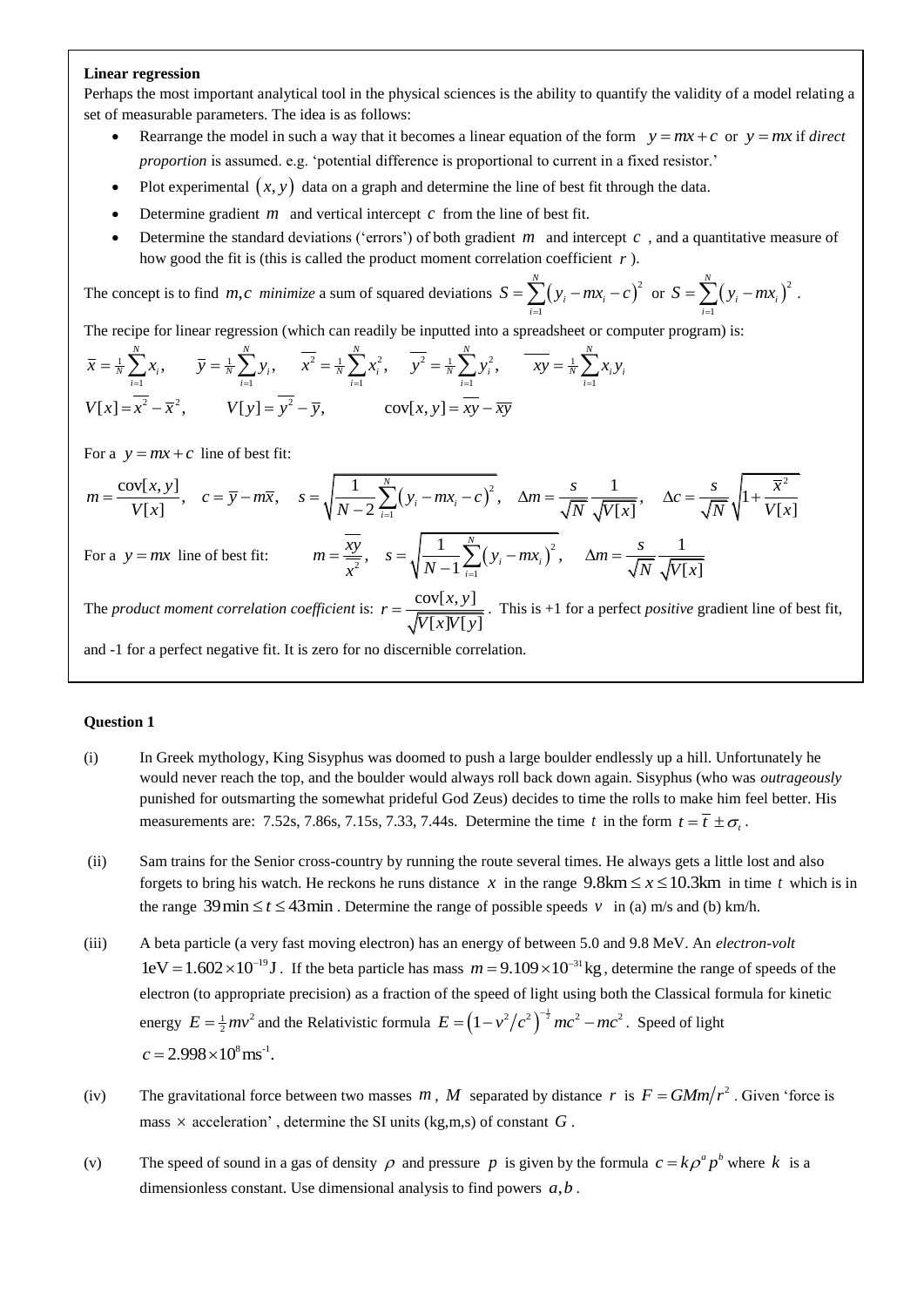- (vi) The power P of a wind turbine is given by  $P = kr^2v^3$  where r is the blade radius and v is the wind speed. In the county of Windyshire, blades vary by  $\pm 10\%$  in radius, and wind speed vary by  $\pm 30\%$  from their respective mean values. What is the expected % error in power? [Perform using upper and lower bounds, and then assume normally distributed errors. Compare the results.
- (vii) Homer is measuring the resistance *R* of light bulbs in the Springfield Nuclear Power Station given by the equation  $P = V^2/R$  where P is the electrical power transformed and V is the potential difference across them. His measurements are: 60.2W, 59.4W, 60.5W, 59.8W for power and 110.1V, 110.4V, 109.8V, 109.9V for potential difference. Showing all calculations, determine the mean and uncertainty in resistance (in  $\Omega$ ).

(viii) A set of experimental data for quantities  $x$  and  $y$  is given below:

A set of experimental data for quantities  $x$  and  $y$  is given below:<br> $x = \{-0.20, 0.63, 2.86, 3.96, 2.71, 5.50, 6.34, 9.03, 11.08, 12.22\}$ 

A set of experimental data for quantities *x* and *y* is given below:  
\n
$$
x = \{-0.20, 0.63, 2.86, 3.96, 2.71, 5.50, 6.34, 9.03, 11.08, 12.22\}
$$
  
\n $y = \{-1.70, 0.50, -12.65, -15.44, -6.18, -6.82, -20.86, -23.24, -32.35, -29.07\}$ 

Construct a spreadsheet and input these numbers as columns. Work out  $x^2$ ,  $y^2$ , xy columns and hence determine  $\overline{x}$ ,  $\overline{y}$ ,  $\overline{x^2}$ ,  $\overline{y^2}$ ,  $\overline{xy}$ ,  $V[x]$ ,  $V[y]$ ,  $cov[x, y]$ . Hence determine *m*,*c* for a  $y = mx + c$  line of best fit. Determine the product moment correlation coefficient r and also the errors  $\Delta m$  and  $\Delta c$  in the gradient and intercept. Plot the  $(x, y)$  as crosses and overlay the (mean) line of best fit, and also the 'envelope' of lines based upon the values calculated for  $\Delta m$  and  $\Delta c$ .

**Question 2** A student is investigating *Kepler's Third Law*  $(T/Yr)^2 \approx (a/AU)^3$  for the planets + Pluto in the solar system. The data is as follows: (Note it is deliberately imprecise! We known  $a$  and  $T$  to many more significant figures).

| <b>Planet</b> | <b>Distance from</b><br>sun <i>a</i> in AU | <b>Orbital</b><br>period T |
|---------------|--------------------------------------------|----------------------------|
|               |                                            | /vears                     |
| Mercury       | 0.4                                        | 0.2                        |
| Venus         | 0.7                                        | 0.6                        |
| Earth         | 1.0                                        | 1.0                        |
| <b>Mars</b>   | 1.5                                        | 1.9                        |
| Jupiter       | 5.2                                        | 11.9                       |
| Saturn        | 9.8                                        | 29.6                       |
| Uranus        | 19.3                                       | 84.7                       |
| Neptune       | 30.2                                       | 166                        |
| Pluto         | 39.5                                       | 248                        |

(a) Type the data into a spreadsheet and plot  $(a, T)$  as crosses  $(+)$  on a graph. *Don't join them with lines*, as we predict an underlying model. Make a separate column of  $a$  values between 0 and 40 with a step size of 0.1 or smaller. Determine the corresponding  $T$  values. Plot this as a curved line (no markers) on the same graph as the data. Ideally this model curve should *underlay* the data points.

(b) Determine an appropriate linearization of Kepler III in the form  $y = mx$ . Work out  $x^2$ ,  $y^2$ , xy columns and hence determine  $\overline{x}$ ,  $\overline{y}$ ,  $\overline{x^2}$ ,  $\overline{y^2}$ ,  $\overline{xy}$ ,  $V[x]$ ,  $V[y]$ ,  $cov[x, y]$ . Hence determine *m* for a  $y = mx$  line of best fit. Determine the product moment correlation coefficient  $r$  and also the gradient error  $\Delta m$ . Overlay the (mean) line of best fit, and also the 'envelope' of lines of gradients  $m \pm \Delta m$ .

(c) *Bode's Law* is an approximate 'numerological' relationship between the planet number *n* in the Solar System and the orbital radius from the Sun  $a: 10 \times (a/AU) \approx 4 + 3 \times 2^n$ . Estimate (or if you can use logarithms, calculate) *n* for each planet. Is there anything wrong with the pattern? Note the *asteroid belt* between Mars and Jupiter is at (approximately)  $a \approx 2.1 \text{AU}$ , although is much more dispersed than a fixed radius.

**Question 3** The charge to mass ratio  $e/m_e$  of an electron can be determined by measuring the radius r of a circular beam of ionized hydrogen gas in a Fine Beam Tube. Other inputs are the accelerating potential *V* and magnetic field strength *B*. The relationship is:  $e/m_e = 2V/B^2r^2$ .  $V = (170 \pm 5)V$ ,  $B = (8.0 \pm 0.2) \times 10^{-4}T$  and  $r = (5.50 \pm 0.30)$ cm. (a) Determine  $e/m_e$  in the form  $k_e$  <  $e/m_e$  <  $k_e$  where  $k_{\pm}$  are the upper and lower bounds.

(b) Assuming all the errors are normally distributed, determine  $e/m_e = \overline{k} \pm \sigma_k$ .

(c)  $e = 1.602 \times 10^{-19} \text{C}$  and  $m_e = 9.109 \times 10^{-31} \text{kg}$ . Is this result within the error range of the experiment?